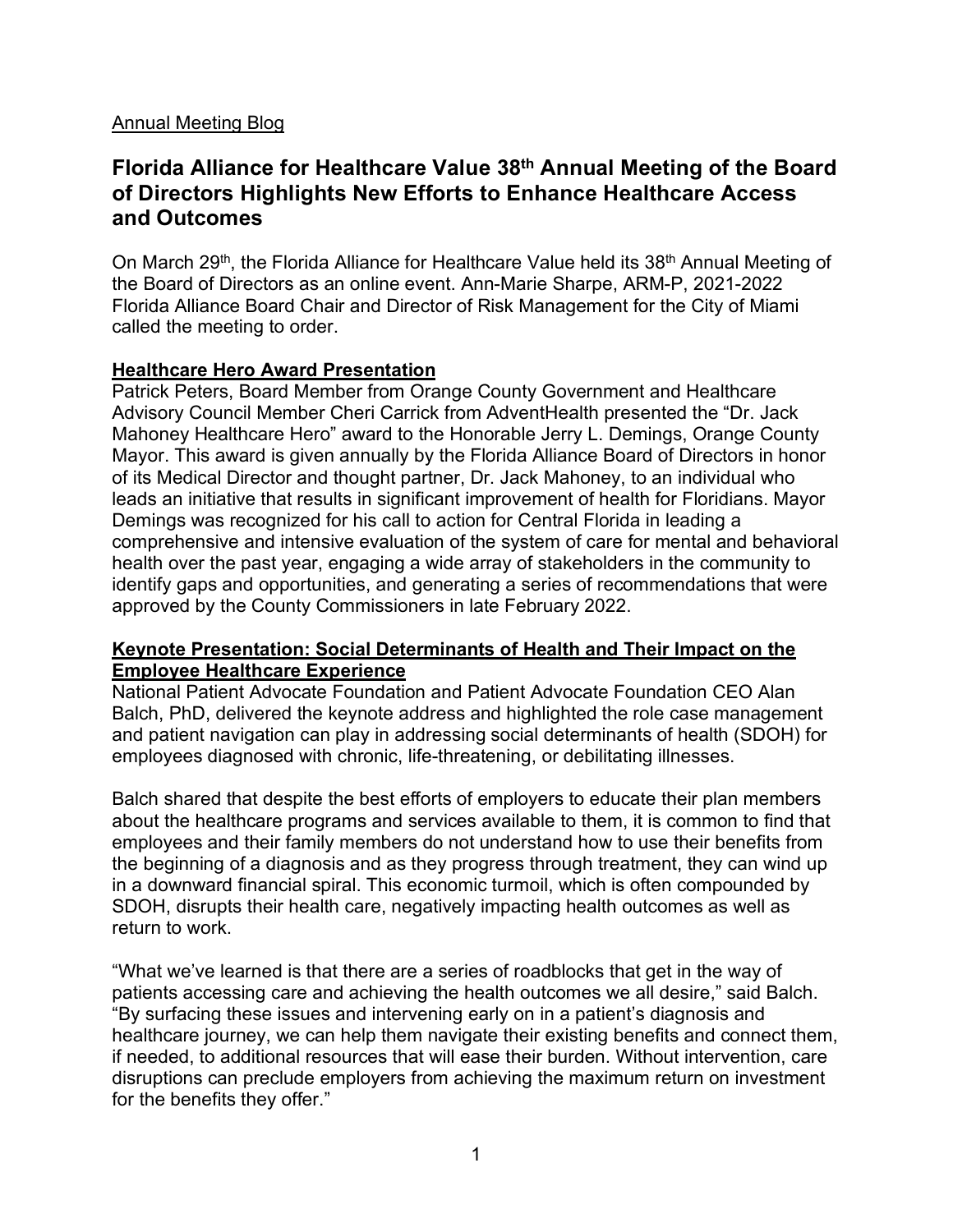Balch highlighted the top needs of patients served by the Patient Advocate Foundation in the past year, which included assistance with the following:

- Healthcare costs
- Utilities
- Housing
- Transportation
- Nutrition
- Disability
- Insurance

He also explained the emergence of "Z codes," a new diagnostic tool to help identify patients with potential health hazards related to socioeconomic and psychosocial circumstances. Provided in ICD-10-CM, these codes can be used for reporting factors influencing health status and contact with health services:

- Z55 = Problems related to education and literacy
- Z56 = Problems related to employment and unemployment
- Z57 = Occupational exposure to risk factors
- Z59 = Problems related to housing and economic circumstances
- Z60 = Problems related to social environment
- Z62 = Problems related to upbringing
- Z63 = Other problems related to primary support group, including family circumstances
- Z64 = Problems related to certain psychosocial circumstances
- Z65 = Problems related to other psychosocial circumstances

While these are currently "no-pay" codes and not yet officially deployed by CMS, Balch shared that some health systems and pharmacies are starting to build them into their infrastructure. Several SDOH screening tools have also become available. He believes this more formalized system will help improve identification of patients who could benefit from care navigation assistance.

"Surfacing these issues early in a medical journey helps the highest need patients get off on the right first step," said Balch. "Needs navigation is really about providing people with greater access to the resources and care they need, and it moves us toward a more equitable health system."

### **Employee Benefits Advocate Program**

After Balch's presentation, Florida Alliance for Healthcare Value President and CEO Karen van Caulil, PhD, shared information about the [Employee](https://flhealthvalue.org/our-work/breaking-down-barriers-to-care-employee-benefits-advocate-program/) Benefits Advocate [Program](https://flhealthvalue.org/our-work/breaking-down-barriers-to-care-employee-benefits-advocate-program/) (formerly the Cancer Navigation Program), a partnership with the Patient Advocate Foundation. Available to Florida Alliance employer members this program helps employees experiencing cancer, a rare disease, or complex chronic condition overcome practical, emotional, social, and financial barriers by providing them with